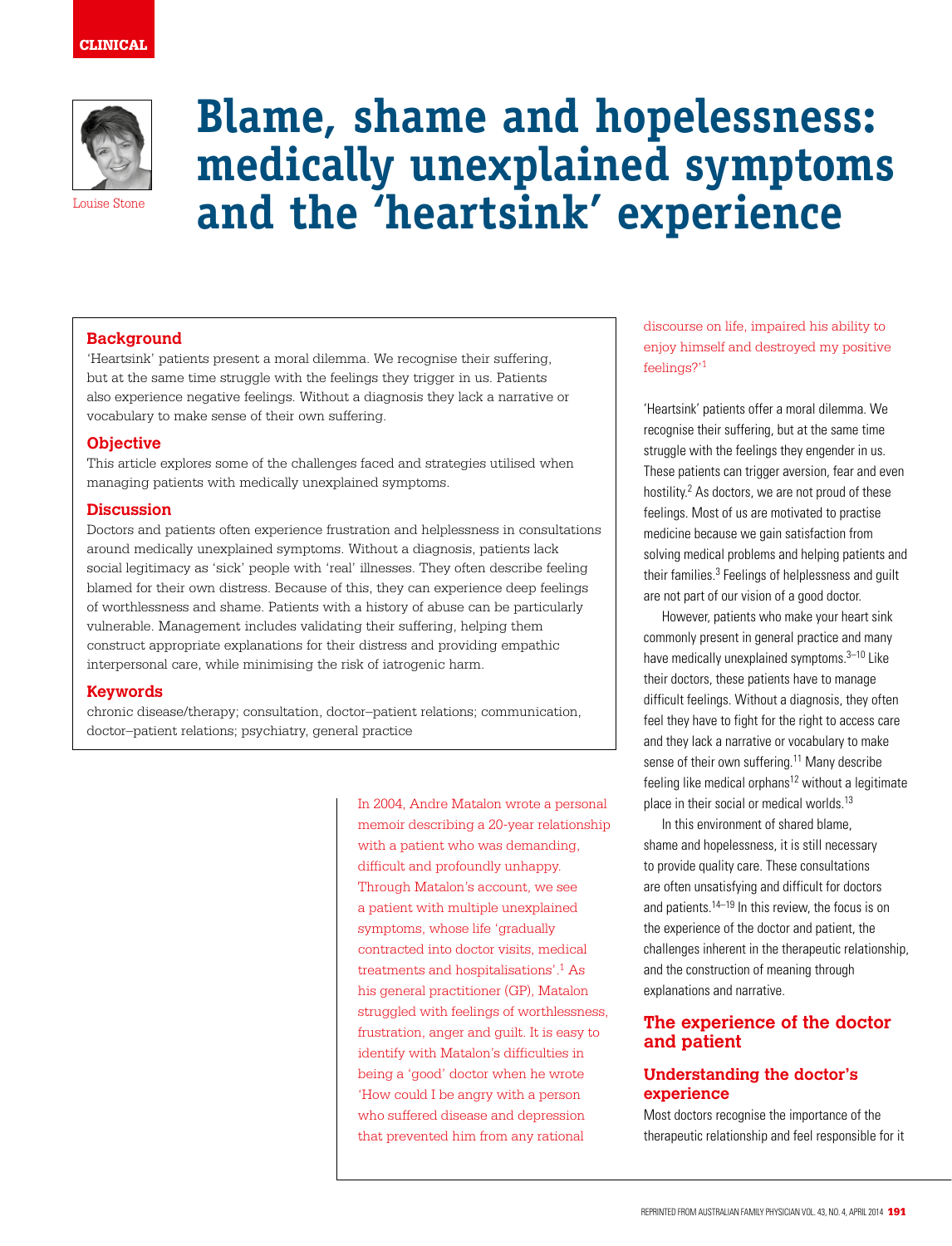even when it is difficult<sup>20</sup> However, they fluctuate in their willingness and capacity to engage with patients' emotional cues.21 Many doctors feel overwhelmed by the task of caring for patients with medically unexplained symptoms, <sup>15,22–24</sup> and lack confidence in their ability to meet patients' needs<sup>25–27</sup> Some distance themselves from their patients as a way of managing their own difficult feelings.28,29 Other doctors burn out and become interpersonally ineffective.30

## **Understanding the patient's experience**

Patients with medically unexplained symptoms often complain that they are not taken seriously.<sup>17</sup> Their medical notes can follow them around like a criminal record: 'I compare it with being … wrongly accused of a crime…I'm made to feel bad when I've actually done nothing wrong'.31 Some patients quietly disengage from health services altogether when they 'cannot face

## Table 1. Managing the patient with medically unexplained symptoms<sup>19,20,75-78</sup>

Managing the patient with medically unexplained symptoms should include:

- Validating the patient's experience by acknowledging that the symptoms are real and distressing. It is also important to validate the frustration and uncertainty experienced when there is no concrete diagnosis
- Making an empathic connection so the patient feels understood
- Establishing common ground by agreeing on the nature of the problem and the goals of treatment
- Offering a detailed biopsychosocial explanation of symptoms using language and imagery that the patient understands
- Naming the illness appropriately. This may involve diagnostic terms, or explanatory metaphors (eg 'stress headaches')
- $\bullet$  Limiting iatrogenic harm: focus on care rather than cause or cure<sup>19</sup>
- Establishing clear boundaries around each consultation
- Addressing the body: examining appropriately and using physical therapies such as massage, hydrotherapy and exercise as appropriate
- If necessary, providing symptomatic relief
- Addressing your own needs: use opportunities to debrief and reflect on the therapeutic relationship (eg. using Balint groups or peer discussion)

#### Table 2. How do we understand medically unexplained symptoms?

The experience of medically unexplained symptoms can be known through evidence that is explicit and evidence we need to infer through conversation and an understanding of the therapeutic relationship. Kirmayer calls this the epistemology of distress.29 Evidence includes:

#### **Explicit cues**

- Verbal report of distress (symptoms)
- Local behaviour impaired (signs)
- Global behaviour impaired (disability)
- Physiological derangement (investigations)

#### **Inferred information**

- Psychosocial context
- Personality characteristics
- Private experience of distress
- Intrinsic motive for the sick role (primary gain)
- Extrinsic motive for the sick role (secondary gain)

Inferred information is only known through conversation. It is often understood differently by different health professionals, and interpretations may change over time. It is often the source of disagreement between patients, their carers or families, and health professionals.

engaging in a process that invalidates their pain'.32

In Western culture, symptoms in the mind can be seen as moral weakness.13,21,31,33–35 The actions of the mind are seen to be a choice and a responsibility rather than a symptom or an illness. Sufferers strive to become 'good' patients: strong, in spite of illness and disability and not 'crazy, lazy, illness-fixed or weak'.36 They value doctors who take their concerns seriously and listen empathically.<sup>37</sup> Table 1 outlines the evidence around successful strategies for the management of medically unexplained symptoms, including the importance of an empathic therapeutic relationship.

## **The consultation and dynamics of the therapeutic relationship**

## **Changes in the contemporary therapeutic relationship**

The doctor–patient relationship has undergone significant changes in recent decades. Patients are more informed and able to access and discuss extensive medical information online. The doctor has become more of an interpreter of knowledge, rather than the sole expert in the consultation.<sup>38</sup>

Table 2 shows the way medically unexplained symptoms are detected and understood in the clinical encounter. Because some symptoms cannot be observed, but are inferred from conversation, there is potential for substantial disagreement between the doctor, the patient and other health professionals around the aetiology of the illness and the nature of the distress.

#### **Contested illnesses and the problem of power in the consultation**

Patients with medically unexplained symptoms are in a difficult social position. Without a diagnosis, they lack social legitimacy as sick people.39–41 Many hunt online for a reason for their suffering42 and present to their doctor seeking a particular diagnosis. These patients become invested in 'illnesses you have to fight to get':43 so-called 'contested illnesses', such as multiple chemical sensitivity, chronic fatigue syndrome and fibromyalgia.<sup>39,43-45</sup>

These patients invest significant work, time and energy to earn their status as credible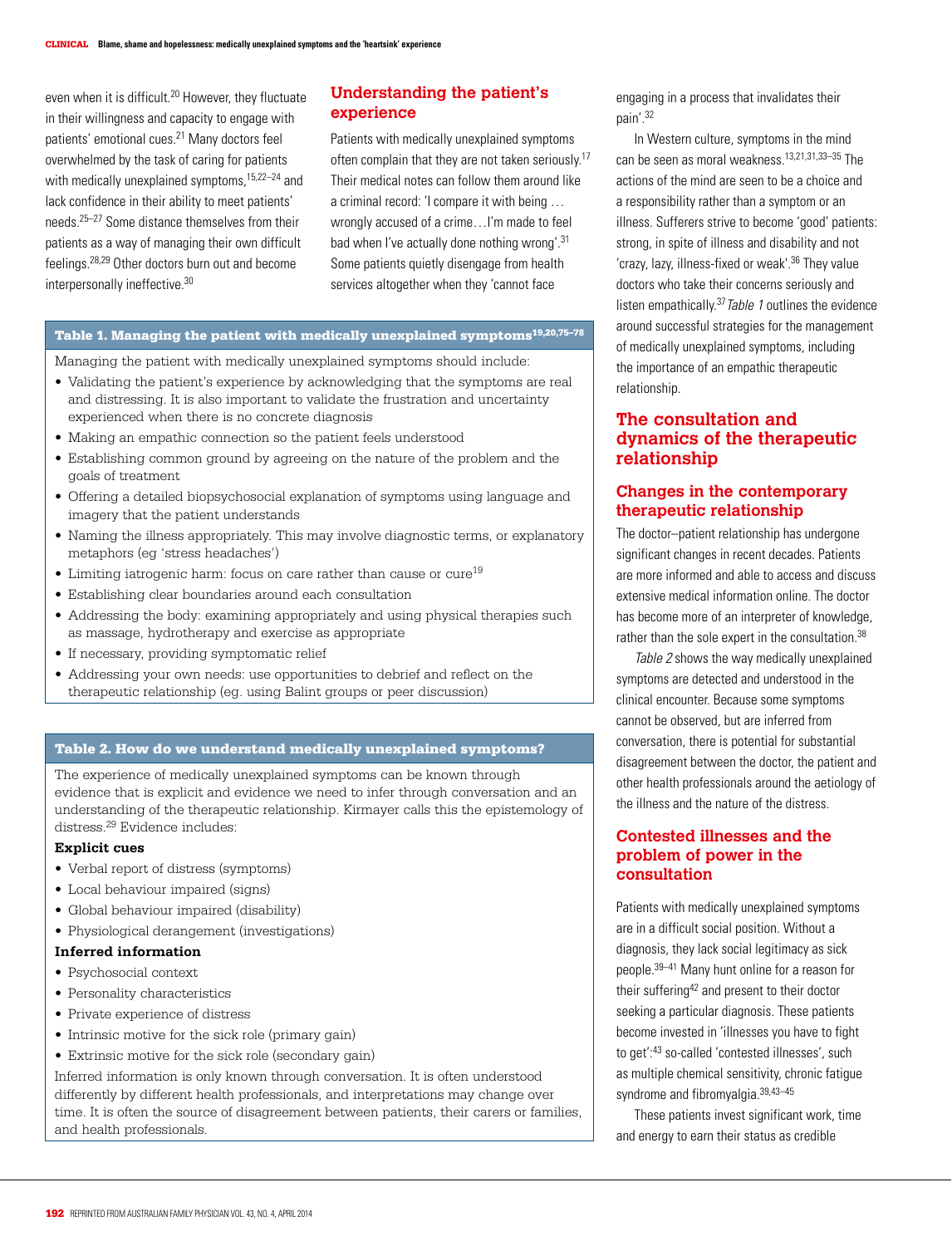patients,43,46–49 fighting for 'permission to be ill'.13 This is a delicate balance; they have to provide compelling evidence of their incapacity so they can legitimately seek support, while not being seen as passive and incompetent so they can retain their dignity and self-worth.11,22 One author describes this as the balance between being seen as a helpless victim or a courageous coper.<sup>11</sup>

When patients become convinced they have a physical disease, and there are no physical signs, there is the potential for significant conflict in the consultation. The result is often 'a duet of escalating antagonism',30 a consultation that various writers have described as a law court, a medieval siege or a tug of war.36,50 This sort of contest is dangerous and the outcomes depend on who has the most successful tactics and strategies, rather than clinical need.<sup>21</sup> They can also be confusing. In the drive to appear physically distressed but emotionally stable, they can often convey mixed messages. Patients often use graphic and emotional language<sup>51</sup> but often appear distant and detached.52,53 GPs can also respond in confusing ways; for instance, doctors commonly reassure patients and then make a referral 'just to be on the safe side'.<sup>54</sup> It can be easy for the consultation to deteriorate and become weighed down in hopelessness on both sides. Strategies for managing contested illness are detailed in Table 3.

## **Issues around childhood trauma**

There is a strong association between medically unexplained symptoms and childhood abuse.55–58 Unfortunately, this makes the consultation dynamics difficult as there are parallels between the parent–child and doctor–patient relationship. Adult survivors of childhood trauma recall multiple attempts to tell a parent or doctor that something was wrong, which were met with denial and a lack of nurture. It is easy to see the parallel with medically unexplained symptoms: the consultation can repeat a pattern of hiding feelings, distrusting caregivers and seeking acknowledgement of suffering. Sensitive appreciation of the parentabused child interpersonal dynamics can help avoid an unintentional repetition of this pattern.<sup>55</sup> Careful and deliberate validation of suffering is essential in establishing and maintaining trust in these situations (Table 1).

## **The iatrogenic consultation**

Traditionally, patients with medically unexplained symptoms have been thought to 'somatise': to express psychological distress in physical symptoms. However, recent evidence suggests that many patients ask for emotional support.17,51,54,59–62 If doctors do not respond to these emotional cues, patients may feel that the doctor is only interested in somatic problems.16,62,63 In this way, the consultation itself can be iatrogenic, by entrenching focus on physical problems.18,21,64,65

## **Formulating an appropriate explanation**

#### **Illness narratives**

Medically unexplained symptoms present a profound crisis of meaning in Western culture. When the expected story of symptom, diagnosis, therapy and cure is not forthcoming, patients are left without narrative, lost in what Kirmayer describes as 'a semantic no man's land'.66 Most doctors do allow patients to tell their story, but in an unstructured way.<sup>20</sup> The narratives of people with medically unexplained symptoms

are often chaotic and this is reflected in the chaotic structure of their consultations.67 While most doctors try to reassure patients, 68,69 what is often missing is an explanation that links the patient's beliefs and concerns with a future direction for care.62,67 Several studies have shown that simple explanations improve outcomes.70–72 Frank believes that most illness stories carry a sense of being 'shipwrecked by the storm of disease'. Creating an explanatory framework that respects and incorporates the patient's models of illness and a future direction for care involves using storytelling 'as repair work on the wreck'.73

Psychiatric and psychological explanations are abstract and often described using metaphors. These explanations 'have a social life'24 as 'metaphorically transmitted diseases'.74 Explanatory frameworks change over time, adapting to the patient's understanding and experience, and in response to the patient's interactions in their communities. They help construct meaning out of distressing symptoms. Good explanations for medically unexplained symptoms are therefore individualised, subject only to the doctor's ingenuity in fashioning

#### Table 3. Managing contested illnesses

- Validate the subjective experience of illness (eg. 'I can see you are experiencing a lot of pain, and the constant fatigue must be getting you down')
- Use the patient's words and frameworks if you can. For instance, if a patient believes they have fibromyalgia, their symptoms are consistent, and they are feeling supported by the diagnosis, you may wish to use the term
- Use their language to broaden the agenda to include physical, psychological and social strategies for management (eg. 'patients with fibromyalgia seem to respond best to a combination of treatments. I'd like to look at strategies to address the pain, but also see if we can help you manage stress, because stress seems to make fibromyalgia pain worse')
- Involve a multidisciplinary team
- Keep a focus on active intervention (eg. 'I know you are often quite tired, but fibromyalgia patients do better if they undertake some regular light exercise. What exercise are you able to do at the moment?')
- Explain that different strategies work for different people, so you will have to try a number of strategies to see what works in their particular case
- Work out what you agree and disagree on. For instance, you may have to explain that some treatments your patient has sourced over the internet are unproven, expensive or risky
- Harm minimisation: maintaining a non-judgemental, open relationship will allow your patient to discuss alternative treatments that have the potential for harm.
- Keep an eye out for other diseases. Patients with medically unexplained symptoms often have co-morbid physical illnesses. A regular physical health assessment can help screen for unexpected co-morbidity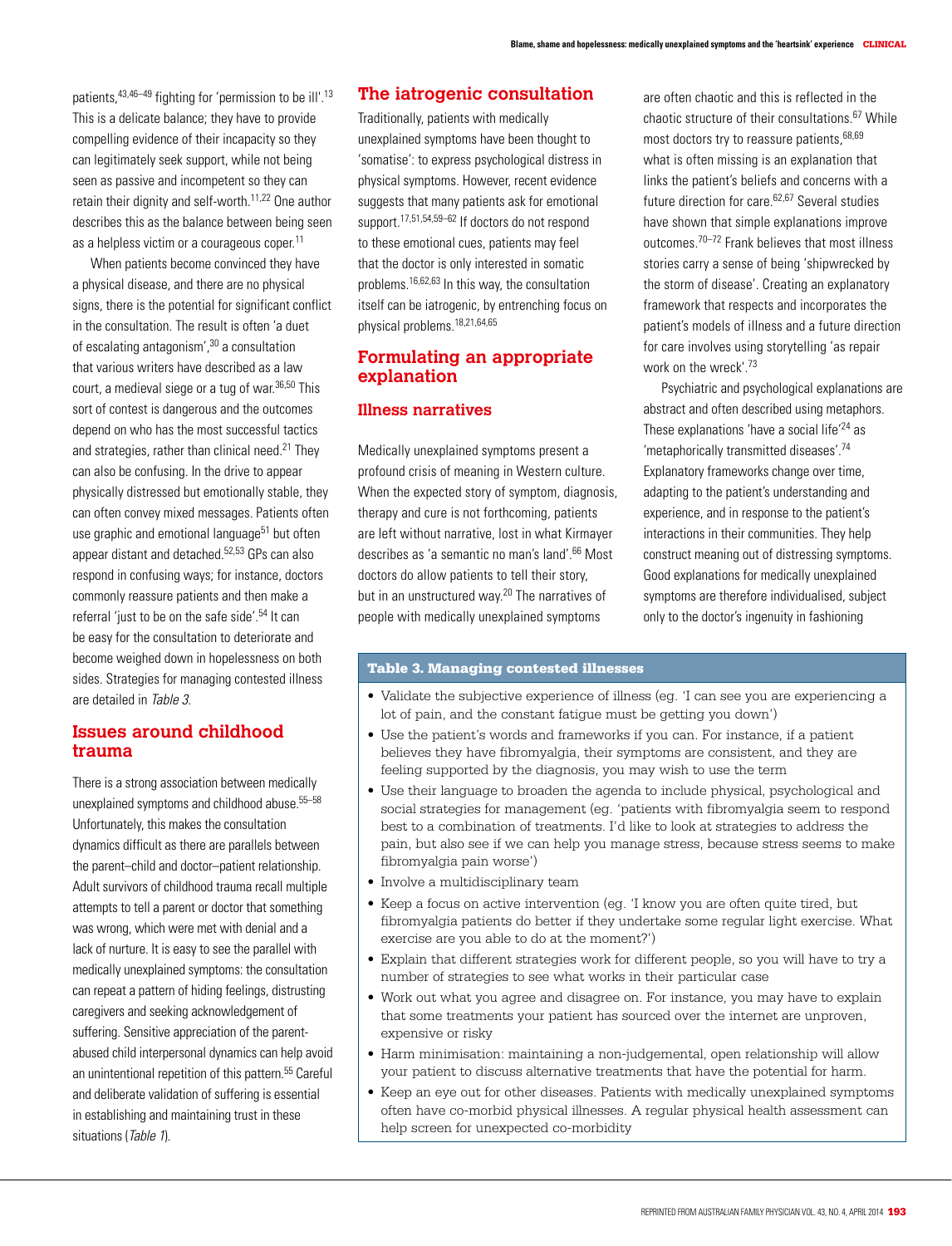#### Table 4. An example of an explanation for a patient with medically unexplained illness and a past history of trauma\*

Catherine, aged 42 years, has a debilitating and frustrating history of generalised joint pain and fatigue. Despite numerous investigations, referrals and interventions, she continues to have distressing symptoms that interfere with her ability to work and manage her family. During a health assessment, you ask Catherine what she thinks is causing her pain. She says, 'Well, the doctors say I'm depressed, but I'm not mad or anything. This pain is real: it's not like it's all in my head. I think I'm just worn down. I've had a tough life with too much to cope with'.

You ask her to tell you about her life and she tells you she's worked hard on the family farm since she was a child. As a teenager, she was the principal carer for her mother, who had crippling rheumatoid arthritis. She continued to be her mother's sole carer until her mother was placed in a nursing home when Catherine was in her early 30s. Catherine says, 'I never really had much of a life: I had my children late, and then my husband left, so I've just had to manage.' When you ask about any childhood trauma, she details longstanding physical abuse from her father and brother, which she has never disclosed.

You agree that she does not have depression and try to find an explanation that respects her traumatic history but allows room to recover. You explain that she has had a number of injuries to her self: she has been 'broken' by all the troubles she has faced. But you tell her it is possible to piece things together like a mosaic and create a new, strong self out of the pieces. You show her a picture of a mosaic vase that comes from something broken, but becomes something functional and beautiful. She finds this image helpful and you begin to talk about strategies for helping her piece her life together. For the first time, she thinks it may be helpful to try psychological as well as physical treatment.

\*This is a hypothetical case used in a mental health workshop in 2013. The explanation has been provided by Dr Tamara Ford, an Australian rural GP (personal communication 31 October 2013).

explanations within which both doctor and patient can work'.<sup>21</sup> An example of an explanatory framework is given in Table 4.

## **Conclusion**

Patients with medically unexplained symptoms are challenging to manage. Without a diagnosis, they struggle to be accepted as real patients with real illnesses and often describe feeling blamed for their own distress. Because of this, they can experience deep feelings of worthlessness and shame. This can lead to defensive behaviour in medical consultations, which can trigger anxious or even hostile feelings in their doctors. GPs can also feel a sense of hopelessness and frustration. Helping patients construct an acceptable illness narrative by providing appropriate explanations is a first step in engaging patients in care. Validating their suffering and providing empathic interpersonal care are key strategies for managing their distress and minimising iatrogenic harm.

#### **Author**

Louise Stone MBBS, BA, MPH, DipRACOG, FRACGP, FACRRM, PhD candidate, Values, Ethics and the Law in Medicine, University of Sydney; and Senior Medical Advisor, GPET, NSW. louise. stone@gpet.com.au

Competing interests: None.

Provenance and peer review: Not commissioned; externally peer reviewed.

#### **References**

- 1. Matalon A. In sickness and health: Helpless. Fam Syst Health 2004;22:383–87.
- 2. Groves JE. Taking care of the hateful patient. N Engl Med J 1978;298:883–87.
- 3. Schafer S, Nowlis DP. Personality disorders among difficult patients. Arch Fam Med 1998;7:126–29.
- 4. Butler CC, Evans M. The 'heartsink' patient revisited. The Welsh Philosophy And General Practice discussion Group. Br J Gen Pract 1999;49:230–33.
- 5. Crutcher J, Bass M. The difficult patient and the troubled physician. J Fam Pract 1980;11:933.
- 6. Hahn SR, Thompson KS, Wills TA, Stern V, Budner NS. The difficult doctor–patient relationship: somatization, personality and psychopathology. J Clin Epidemiol 1994;47:647–57.
- 7. John C, Schwenk T, Roi L, Cohen M. Medical care and demographic characteristics of'difficult'patients. J Fam Pract 1987;24:607.
- 8. Lin EH, Katon W, Ed Wagner MD M. Frustrating patients. J Gen Intern Med 1991;6:241–46.
- 9. Kroenke K, Jackson JL, Chamberlin J. Depressive and anxiety disorders in patients presenting with physical complaints: clinical predictors and outcome. Am J Med 1997:103:339-47
- 10. Goodwin JM, Goodwin JS, Kellner R. Psychiatric symptoms in disliked medical patients. JAMA 1979;241:1117–20.
- 11. Yardley L, Beech S. 'I'm Not a Doctor': Deconstructing Accounts of Coping, Causes and Control of Dizziness. J Health Psychol 1998;3:313–27.
- 12. Aronowitz RA. When do symptoms become a disease? Ann Intern Med 2001;134(9 Part 2):803–08.
- 13. Nettleton S. 'I just want permission to be ill': towards a sociology of medically unexplained symptoms. Soc Sci Med 2006;62:1167–78.
- 14. Barsky AJ, Borus JF. Somatization and medicalization in the era of managed care. JAMA 1995;274:1931– 34.
- 15. Wileman L, May C, Chew-Graham CA. Medically unexplained symptoms and the problem of power in the primary care consultation: a qualitative study. Fam Pract 2002;19:178–82.
- 16. Salmon P, Peters S, Stanley I. Patients' perceptions of medical explanations for somatisation disorders: qualitative analysis. Br Med J 1999;318:372–76.
- 17. Peters S, Stanley I, Rose M, Salmon P. Patients with medically unexplained symptoms: Sources of patients' authority and implications for demands on medical care. Soc Sci Med 1998;46:559–65.
- 18. McWhinney IR, Epstein RM, Freeman TR. Lingua Medica: Rethinking Somatization. Ann Intern Med 1997;126:747–50.
- 19. Epstein RM, Quill TE, McWhinney IR. Somatization reconsidered: incorporating the patient's experience of illness. Arch Intern Med 1999;159:215–22.
- 20. olde Hartman TC, Hassink-Franke LJ, Lucassen PL, van Spaendonck KP, Van Weel C. Explanation and relations. How do general practitioners deal with patients with persistent medically unexplained symptoms: a focus group study. BMC Fam Pract 2009;10:68.
- 21. Salmon P. Conflict, collusion or collaboration in consultations about medically unexplained symptoms: The need for a curriculum of medical explanation. Pat Educ Couns 2007;67:246–54.
- 22. Burbaum C, Stresing A-M, Fritzsche K, Auer P, Wirsching M, Lucius-Hoene G. Medically unexplained symptoms as a threat to patients' identity?: A conversation analysis of patients' reactions to psychosomatic attributions. ibid. 2010;79:207–17.
- 23. Hartz AJ, Noyes R, Bentler SE, Damiano PC, Willard JC, Momany ET. Unexplained symptoms in primary care: perspectives of doctors and patients. Gen Hosp Psychiatry 2000;22:144–52.
- 24. Woivalin T, Krantz G, Mäntyranta T, Ringsberg KC. Medically unexplained symptoms: perceptions of physicians in primary health care. Fam Pract 2004;21:199–203.
- 25. Hahn SR. Physical Symptoms and physician-experienced difficulty in the physician-patient relationship. Ann Intern Med 2001;134:897–904.
- 26. Hahn SR, Kroenke K, Spitzer RL, et al. The difficult patient: prevalence, psychopathology, and functional impairment. J Gen Intern Med 1996;11:1–8.
- 27. Dowrick C, Gask L, Hughes JG, et al. General practitioners' views on reattribution for patients with medically unexplained symptoms: a questionnaire and qualitative study. BMC Fam Pract 2008;9:46.